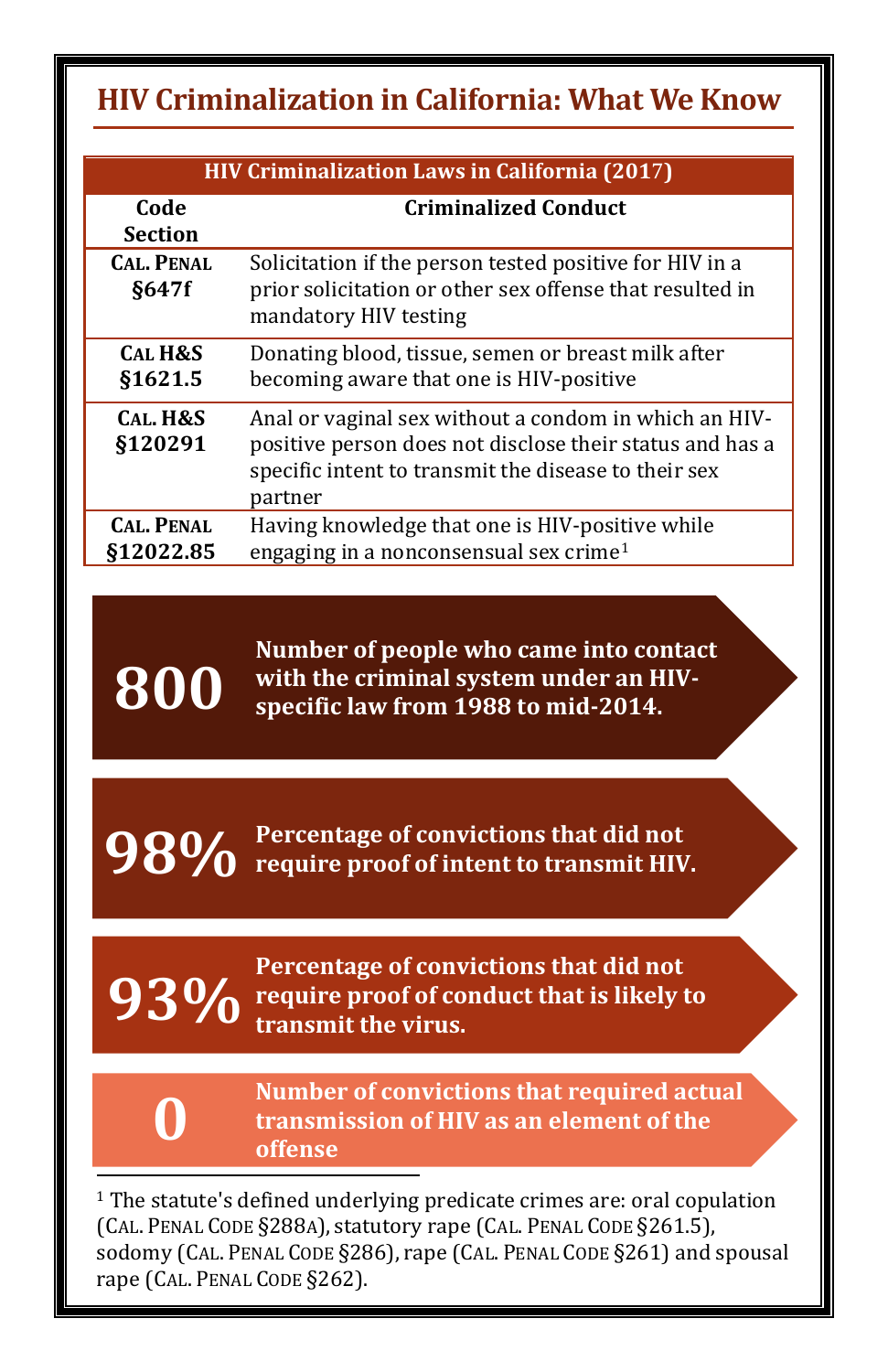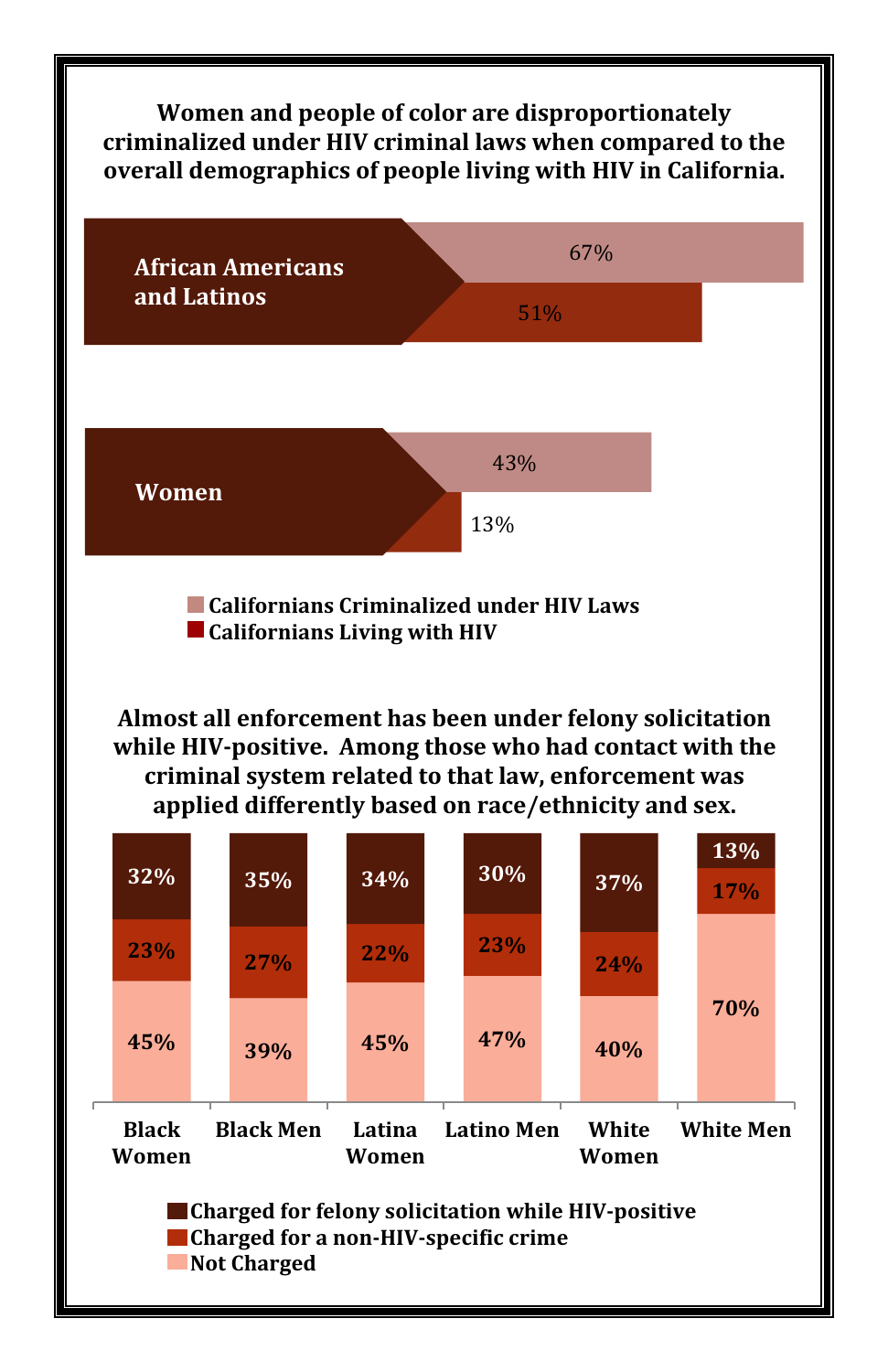**HIV criminalization** is a term used to describe laws that criminalize otherwise legal behavior or increase penalties for people living with HIV. California currently has four HIV-specific statutes on the books.

Since the enactment of these laws, over **800 people** have come in contact with the criminal system based on their HIV status. While these laws have been enforced in 39 out of the 58 counties in California, more than half of all enforcement (57%) has been in Los Angeles County, and 9% has occurred in Sacramento County.

The vast majority of convictions – 98% – required no proof of intent to transmit HIV, and **none of the HIV criminal laws in California require actual transmission**. Since the passage of these laws, medical science has developed treatments that have turned HIV from a nearly always fatal disease into a medicallymanageable chronic condition. Drug therapies have also been developed that HIV-negative individuals use to prevent transmission of the virus both before and after exposure (better known as pre-exposure prophylaxis, PrEP, and post-exposure prophylaxis, PEP).

In California, **95%** of HIV-specific criminal incidents have occurred under the **felony solicitation** law. In those cases, a misdemeanor solicitation charge becomes a felony solicitation charge when a person has a positive HIV test result in their criminal record. The felony solicitation statute has no intent element; nor does it require any activity that can transmit HIV. Therefore, a person can receive a felony charge for engaging in a conversation or exchanging money. **A person can also be convicted of felony solicitation if they are on treatment that prevents transmission, always use condoms, and/or work exclusively with HIV-positive clients.**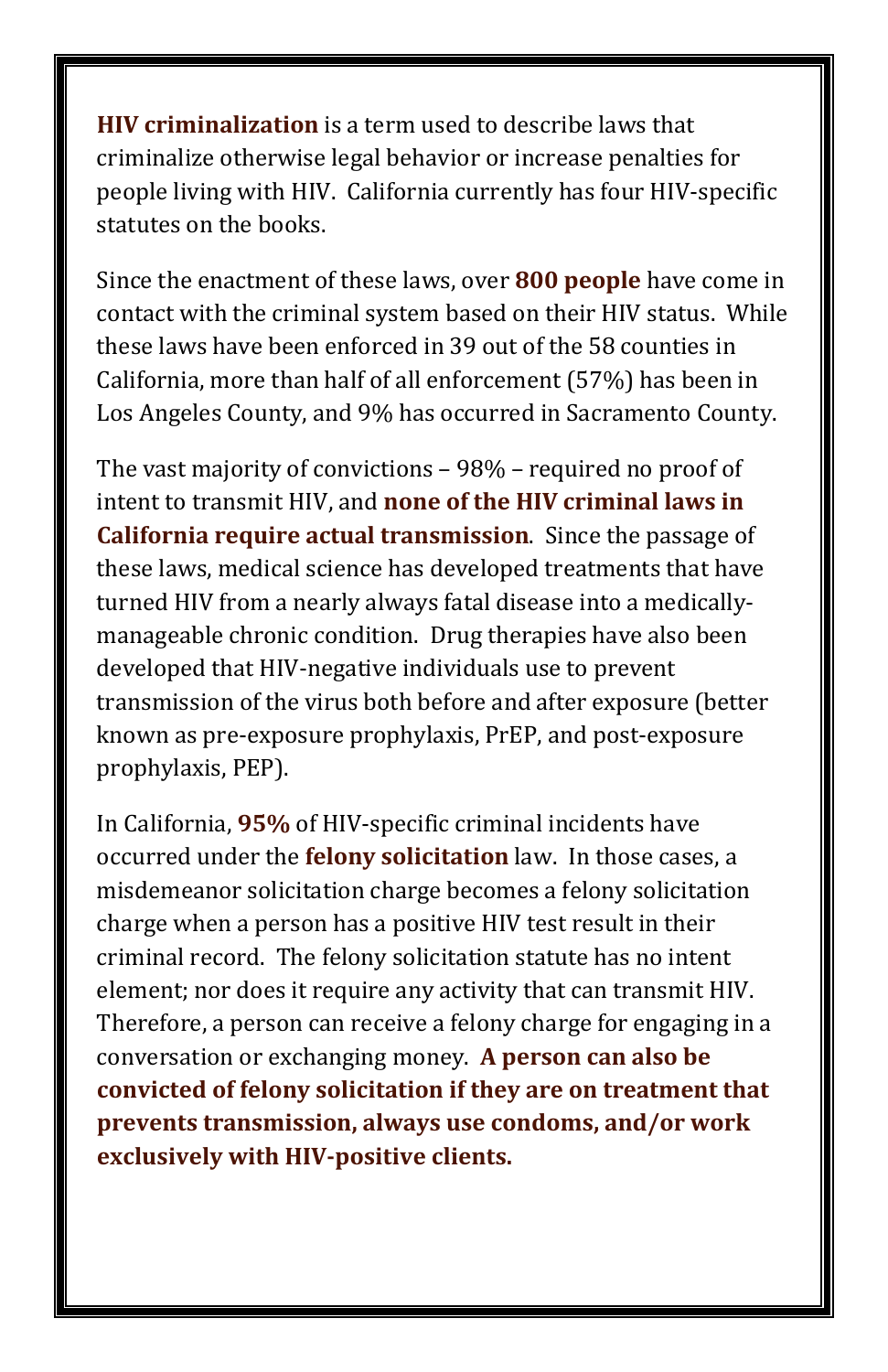HIV criminalization in California **disproportionately impacts women and people of color**: 13% of the people living with HIV in California are women, but 43% of the people criminalized under HIV specific laws are women. Also, 51% of people living with HIV in California are Black or Latino/a, but 67% of people criminalized under HIV specific laws are Black or Latino/a.

HIV criminalization laws are also **disparately enforced based on race/ethnicity and sex**, especially the felony solicitation law. Under the felony solicitation law, in incidents involving white men, charges were brought 13% of the time, while in incidents involving all others, charges were brought 33% of the time.

HIV criminalization is also likely to have **disproportionate impacts on immigrants** living with HIV. Even though foreign born individuals were underrepresented among those criminalized based on their HIV status when compared to the foreign born population in California, for those who do have contact with the system, felony charges can trigger deportation proceedings. Based on the data available, it did appear that there were some individuals who had deportation proceedings brought immediately after an HIV-specific criminal incident.

Felony solicitation enforcement is also likely to **disproportionately impact LGBTQ youth and transgender women of color**. Under the statute, solicitation includes lewd acts exchanged for money "or other consideration," which by definition includes survival sex work in which people work in exchange for housing or food. LGBTQ youth, who are disproportionately in the foster care system and homeless report high levels of subsistence sex work. Transgender women, especially transgender women of color, are particularly vulnerable to employment discrimination, and therefore are also more likely to resort to underground economies and survival sex work to get by.